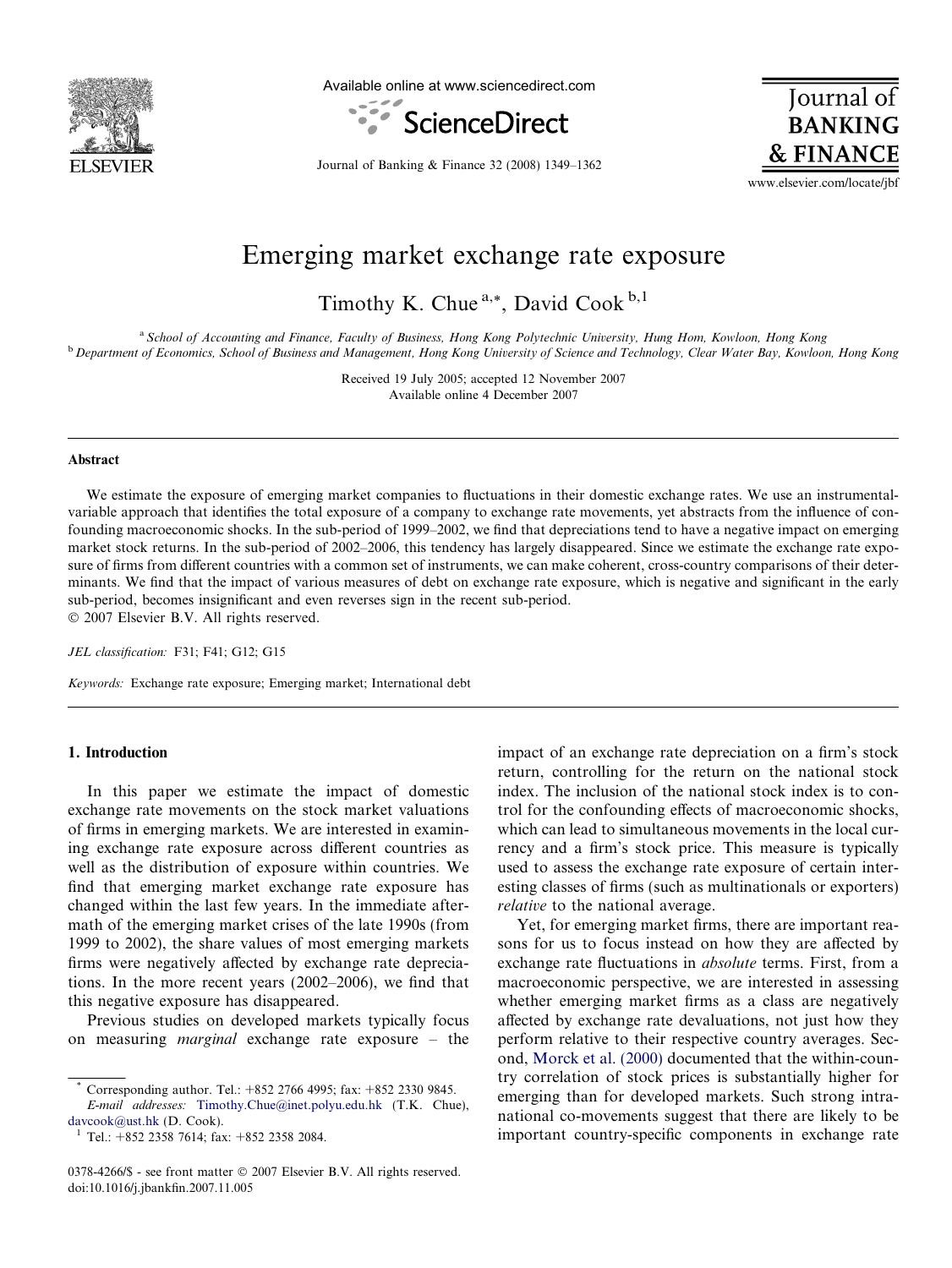exposures. Using measures of total exposure, we can identify any such country-level, macroeconomic determinants of exchange rate exposures; with only measures of marginal exposure, any country-specific effects are already subtracted out and thus unidentifiable.

To measure exposure at the national level, we need to distinguish between the direct effects of exchange rate movements on firm value, and the effects of other macroeconomic shocks that simultaneously affect both firm value and exchange rates. Because of the small size of any individual emerging market, its impact on the global financial market is limited. For this reason, we can treat world financial variables as exogenous to the emerging markets' macroeconomic conditions. Specifically, we use variables such as the US Fed Funds rate, and the yen–dollar and euro– dollar cross-rates as instruments to identify the direct effects of exchange rate movements on firm value. Because we identify the exchange rate exposure for all firms using a common set of instruments, we can make coherent comparisons of the exchange rate exposure of firms in different countries.

In a sample of 900 emerging market firms examined over the period 1999 through 2006, we find that the response of stock prices to exchange rate depreciations is mostly negative. On average, a 1% depreciation in the exchange rate is associated with a 0.4% decrease in stock price. There are about twice as many firms that have statistically significant and negative exposure as would be expected if there was no relationship between exchange rates and stock prices. However, these results for the full sample mask the changes in exchange rate exposure that have been occurring over time. Between 1999 and 2002, immediately following the various emerging market crises of the 1990s, we find that a 1% depreciation is associated with a 0.9% decrease in stock price, and about three times as many firms had significantly negative exposure as one would expect from a random sample. This finding is consistent with the phenomenon that numerous authors refer to as ''liability dollarization". 2

By contrast, between 2002 and 2006, we find little evidence of negative exposure. On average, a 1% depreciation is associated with a 0.1% increase in stock prices. Further, there no longer seems to be a negative relationship between exchange rate exposure and debt (international or otherwise) at the firm or national level. In fact, in this recent sub-period, we find that depreciations are more likely to lead to increases in firm value in countries with substantial foreign debt. As we argue below, this finding is consistent with there being a greater dependence of emerging market firms on their domestic bond markets, and more opportunities for hedging through better-developed derivatives markets.

The paper is organized as follows. Section 2 briefly reviews the current literature. Section [3](#page--1-0) estimates the total exchange rate exposure using an instrumental-variable approach. Section [4](#page--1-0) investigates the determinants of exposure. Section [5](#page--1-0) concludes.

#### 2. Related literature

Beginning with the works of [Adler and Dumas \(1980,](#page--1-0) [1984\), Dumas \(1978\), and Hodder \(1982\),](#page--1-0) there is a long list of studies that examine the exchange rate exposure of companies in developed markets. The main focus of this literature is to estimate exposures at the firm or industry level, and then investigate their determinants. For example, [Jorion \(1990\) and He and Ng \(1998\)](#page--1-0) found foreign sales to be an important determinant of exposure for US and Japanese multinationals. Allayannis and Ihrig (2001) and [Bod](#page--1-0)[nar et al. \(2002\)](#page--1-0) investigated the role of market structure as a determinant of exchange rate exposure. Allayannis and Ihrig established the link between exchange rate exposure and markup, and estimated their model on US manufacturing industries. Bodnar, Dumas, and Marston related an exporting firm's exchange rate exposure with the extent to which it ''passes through" exchange rate changes to prices, and estimated their model on Japanese export industries. [Griffin and Stulz \(2001\) and Williamson](#page--1-0) [\(2001\)](#page--1-0) examined the industry level competitive effects of exchange rate movements. Griffin and Stulz found that these effects were small for a broad set of industries in Canada, France, Germany, Japan, the UK, and the US Williamson found stronger effects for the automotive industry in Japan and the US [Doidge et al. \(2006\) and](#page--1-0) [Dominguez and Tesar \(2006\)](#page--1-0) provided more detailed reviews of this literature.

In terms of methodology, many studies, including the works of [Allayannis and Ofek \(2001\), Bodnar and Gentry](#page--1-0) [\(1993\), Jorion \(1990, 1991\), and Williamson \(2001\)](#page--1-0), measure exchange rate exposure using the domestic market index as a control variable. [Bodnar and Wong \(2003\)](#page--1-0) provided a careful discussion of the motivation for this approach, and further showed that the construction of the market control variable can have a substantial influence on the sign and size of the exposure estimates.

A few studies examine the exchange rate exposure of some individual emerging markets at the firm or industry level. [Kho and Stulz \(2000\)](#page--1-0) studied the currency exposure of the banking sector in five East Asian countries during the Asian financial crisis. They found that currency depreciations had a negative impact on the sector's stock returns only in Indonesia and the Philippines. [Dominguez and](#page--1-0) [Tesar \(2006\)](#page--1-0) found that the majority of Thai firms in their sample have a negative exposure to a local currency depreciation. [Parsley and Popper \(2006\)](#page--1-0) studied how exchange rate pegs influenced the exchange rate exposure of Asia–Pacific firms, and found that countries with a fixed

<sup>2</sup> [Hausmann et al. \(2001\)](#page--1-0) constructed several indicators that measured the ability of a large group of emerging and developed countries to borrow in their own currencies. [Caballero and Krishnamurthy \(2003\)](#page--1-0) found that financial constraints led the emerging market firms to undervalue insuring against exchange rate depreciations, and take on excessive dollar debt. [Calvo \(2002\)](#page--1-0) reviewed other reasons for why liability dollarization arose. See also the works of [Allen and Gale \(2000\), Calvo \(1996\), and Calvo and](#page--1-0) [Guidotti \(1990\).](#page--1-0)